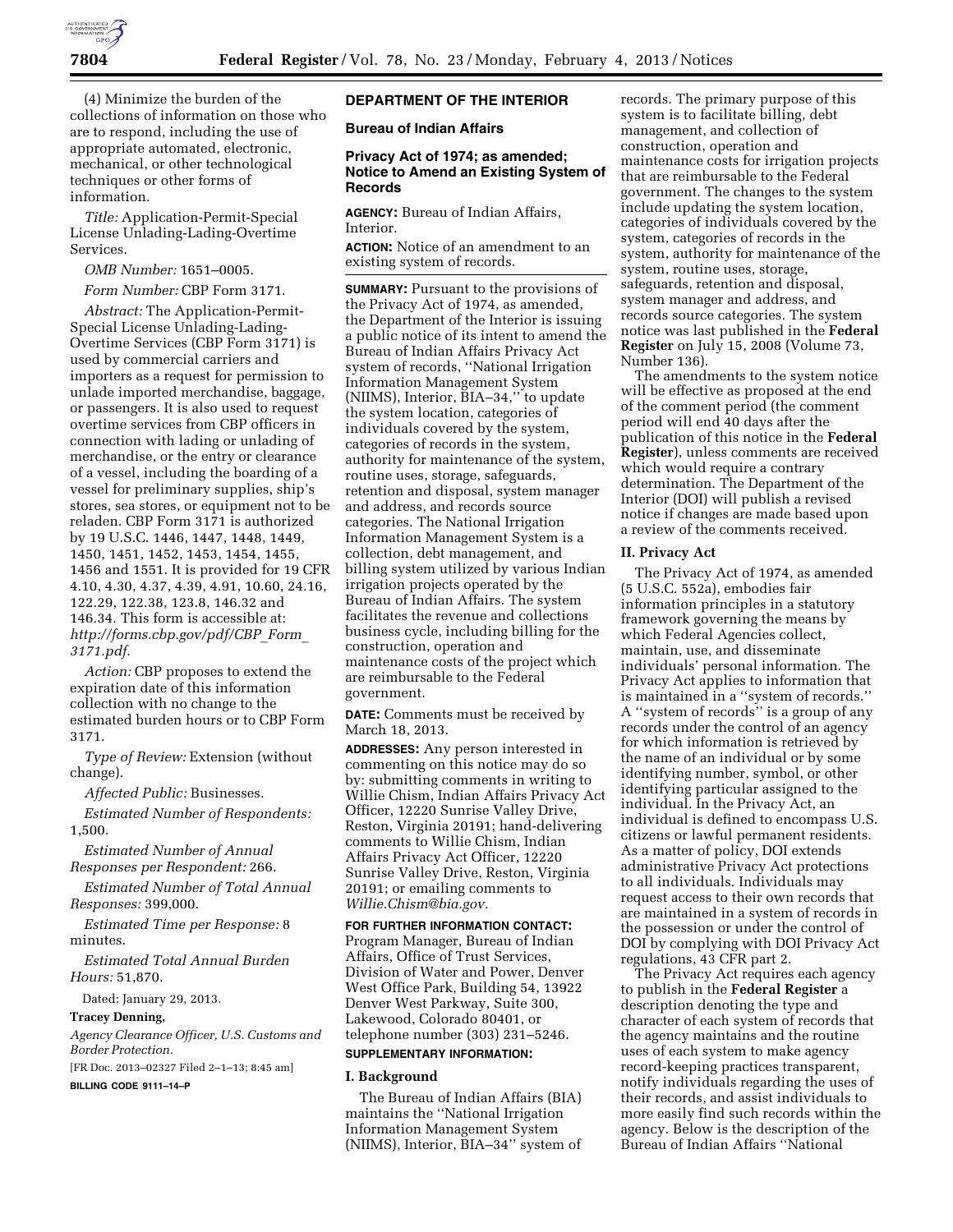Irrigation Information Management System (NIIMS), Interior, BIA–34,'' system of records.

In accordance with 5 U.S.C. 552a(r), DOI has provided a report of this system of records to the Office of Management and Budget and to Congress.

#### **III. Public Disclosure**

Before including your address, phone number, email address, or other personal identifying information in your comment, you should be aware that your entire comment, including your personal identifying information, may be made publicly available at any time. While you can ask us in your comment to withhold your personal identifying information from public review, we cannot guarantee that we will be able to do so.

Dated: January 16, 2013.

## **Willie S. Chism,**

*Indian Affairs Privacy Act Officer, Office of the Assistant Secretary for Indian Affairs.* 

#### **SYSTEM NAME:**

National Irrigation Information Management System (NIIMS), Interior, BIA–34.

## **SYSTEM LOCATION:**

The system is located at the Bureau of Indian Affairs, Office of Information Operations (OIO), 1011 Indian School Road NW., Suite 177, Albuquerque, NM 87104. Records may also be located at the BIA, Office of Trust Services, Division of Water and Power, Denver West Office Park, Building 54, 13922 Denver West Parkway, Suite 300, Lakewood, Colorado 80401; BIA Regions, agencies; and other BIA locations responsible for billing, debt collection, and debt management for customers of Indian irrigation, operation and maintenance, and construction projects operated by the BIA.

## **CATEGORIES OF INDIVIDUALS COVERED BY THE SYSTEM:**

Individuals covered by the system include current and former landowners and lessees, Federal employees, state and local government employees, Tribal government officials, and other individuals responsible for reimbursing the government for the construction of Indian Irrigation Projects or to whom the operation and maintenance costs of the projects have been or will be assessed, and other individuals with whom business is conducted.

## **CATEGORIES OF RECORDS IN THE SYSTEM:**

(1) This system contains records such as, deeds, maps, land surveys, leases, land designation, land re-designation records reflecting current and former

owners of land and lessees on which Indian Irrigation projects are constructed, including name, social security number, account/ID, whether the owner is a Federal entity (exempt from certain collection actions), Indian (pertinent to revenue classification), or whether the land is fee or trust, tax identification number, Indian identification number, owner or customer identification number, phone number, name, address, permits and leases; 2) billing information, including name of debtor, address, tax identification number, social security number, ownership interests, rate billed, amount charged, interest and penalty, collection actions, name of the person who remits payment, check number, and amount paid; and 3) information about land on which irrigation projects are constructed, including land construction data, county assigned district identifier, acreage, description of location, name of owner or lessee, water delivery location, time and date of requested water delivery, duration of water delivery, rate of water flow, crop statistics, and the value of the construction debt allocated to the land.

#### **AUTHORITY FOR MAINTENANCE OF THE SYSTEM:**

25 U.S.C. Chapter 11, Irrigation of Allotted Lands; 31 U.S.C. 3711, Collection and Compromise; and 25 CFR Part 171, Irrigation Operations and Maintenance.

#### **ROUTINE USES OF RECORDS MAINTAINED IN THE SYSTEM, INCLUDING CATEGORIES OF USERS AND THE PURPOSES OF SUCH USES:**

The primary purpose of the system is for billing, to properly account for realized receivables (stemming from costs reimbursable to the Federal government) and to demand payment for them. The system is also routinely used for tracking account balances, reporting, and for debt management including collections and other actions (such as write-off), to facilitate financial accounting, compliance, collections and debt management.

In addition to those disclosures generally permitted under 5 U.S.C. 552a(b) of the Privacy Act, disclosures outside DOI may be made as a routine use pursuant to 5 U.S.C. 552a(b)(3) as follows:

(1) (a) To any of the following entities or individuals, when the circumstances set forth in paragraph (b) are met:

(i) The U.S. Department of Justice (DOJ);

(ii) A court or an adjudicative or other administrative body;

(iii) A party in litigation before a court or an adjudicative or other administrative body; or

(iv) Any DOI employee acting in his or her individual capacity if DOI or DOJ has agreed to represent that employee or pay for private representation of the employee;

(b) When:

(i) One of the following is a party to the proceeding or has an interest in the proceeding:

(A) DOI or any component of DOI; (B) Any other Federal agency

appearing before the Office of Hearings and Appeals;

(C) Any DOI employee acting in his or her official capacity;

(D) Any DOI employee acting in his or her individual capacity if DOI or DOJ has agreed to represent that employee or pay for private representation of the employee;

(E) The United States, when DOJ determines that DOI is likely to be affected by the proceeding; and

(ii) DOI deems the disclosure to be: (A) Relevant and necessary to the proceeding; and

(B) Compatible with the purpose for which the records were compiled.

(2) To a congressional office in response to a written inquiry that an individual covered by the system, or the heir of such individual if the covered individual is deceased, has made to the office.

(3) To any criminal, civil, or regulatory law enforcement authority (whether Federal, state, territorial, local, tribal or foreign) when a record, either alone or in conjunction with other information, indicates a violation or potential violation of law—criminal, civil, or regulatory in nature, and the disclosure is compatible with the purpose for which the records were compiled.

(4) To an official of another Federal agency to provide information needed in the performance of official duties related to reconciling or reconstructing data files or to enable that agency to respond to an inquiry by the individual to whom the record pertains.

(5) To Federal, state, territorial, local, tribal, or foreign agencies that have requested information relevant or necessary to the hiring, firing or retention of an employee or contractor, or the issuance of a security clearance, license, contract, grant or other benefit, when the disclosure is compatible with the purpose for which the records were compiled.

(6) To representatives of the National Archives and Records Administration to conduct records management inspections under the authority of 44 U.S.C. 2904 and 2906.

(7) To state and local governments and tribal organizations to provide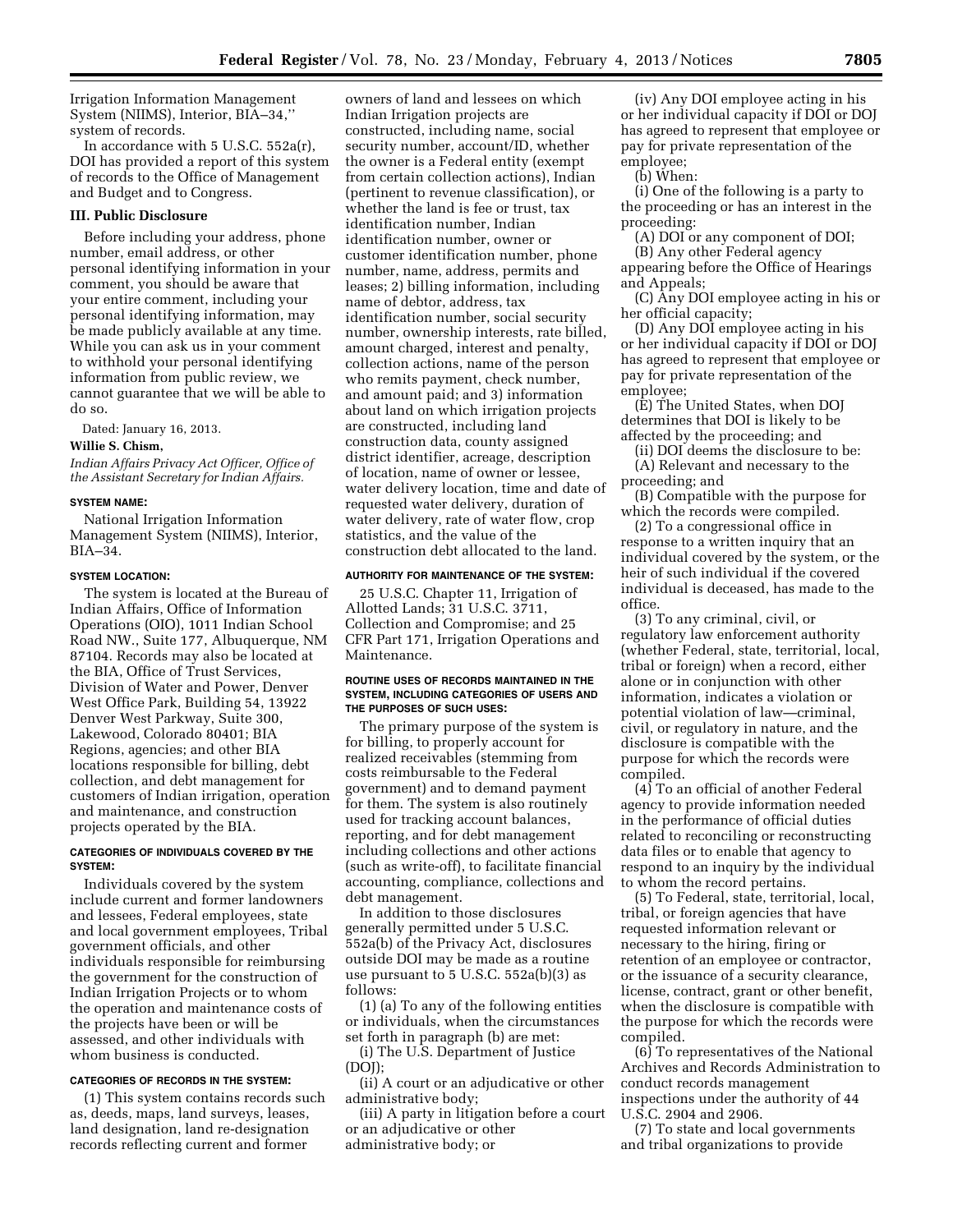information needed in response to court order and/or discovery purposes related to litigation, when the disclosure is compatible with the purpose for which the records were compiled.

(8) To an expert, consultant, or contractor (including employees of the contractor) of DOI that performs services requiring access to these records on DOI's behalf to carry out the purposes of the system.

(9) To appropriate agencies, entities, and persons when:

(a) It is suspected or confirmed that the security or confidentiality of information in the system of records has been compromised; and

(b) The Department has determined that as a result of the suspected or confirmed compromise there is a risk of harm to economic or property interest, identity theft or fraud, or harm to the security or integrity of this system or other systems or programs (whether maintained by the Department or another agency or entity) that rely upon the compromised information; and

(c) The disclosure is made to such agencies, entities and persons who are reasonably necessary to assist in connection with the Department's efforts to respond to the suspected or confirmed compromise and prevent, minimize, or remedy such harm.

(10) To the Office of Management and Budget during the coordination and clearance process in connection with legislative affairs as mandated by OMB Circular A–19.

(11) To the Department of the Treasury to recover debts owed to the United States.

(12) To the news media when the disclosure is compatible with the purpose for which the records were compiled.

(13) To a consumer reporting agency if the disclosure requirements of the Debt Collection Act, as outlined at 31 U.S.C. § 3711(e)(1), have been met.

(14) To owners of land on which Indian irrigation projects are constructed, operated and maintained (including individual Indian and non-Indians and private sector parties (businesses)) to verify receipt of their payment.

#### **POLICIES AND PRACTICES FOR STORING, RETRIEVING, ACCESSING, RETAINING AND DISPOSING OF RECORDS IN THE SYSTEM: STORAGE:**

Records are maintained in paper form in file folders stored in file cabinets, and electronic media such as computers, magnetic disk, diskette, and computer tapes. The electronic records are contained in removable drives, computer servers, email and databases.

## **RETRIEVABILITY:**

Customer records are retrieved by name or customer identification number. Ownership information is retrieved by owner name, unit serial number, or owner identification number. Land information is retrieved by unit serial number.

## **SAFEGUARDS:**

Records are maintained in accordance with 43 CFR 2.51, Privacy Act safeguards for records. Access is provided on a need-to-know basis. During working hours, paper records are maintained in locked file cabinets under the control of authorized personnel.

Electronic records are safeguarded by permission set to ''Authenticated Users,'' which requires password login. The computer servers in which records are stored are located in Department of the Interior facilities that are secured by alarm systems and off-master key access. Access granted to individuals is password protected. The Department's Privacy Act Warning notice appears on the monitor screens when users access the System. The tapes are kept on the Data Center floor for several weeks and then shipped to Iron Mountain, a secure off site location. Access to the Data Center floor is controlled by key card and only a select number of people have access. The Security Plan addresses the Department's Privacy Act minimum safeguard requirements for Privacy Act systems at 43 CFR 2.51. A Privacy Impact Assessment was conducted to ensure that Privacy Act requirements and safeguard requirements are met. The assessment verified that appropriate controls and safeguards are in place. Personnel authorized to access the system must complete all Security, Privacy, and Records management training and sign the Rules of Behavior.

## **RETENTION AND DISPOSAL:**

Paper records are covered by Indian Affairs Records Schedules records series 4900, and have been scheduled as permanent records under National Archives and Records Administration (NARA) Job No. N1–075–0406 approved on November 21, 2003. Records are maintained for a maximum of 5 years or when no longer needed for current business operations and then retired to the American Indian Records Repository, which is a Federal Records Center. In accordance with the Indian Affairs Records Schedule, the subsequent legal transfer of records to the National Archives of the United States will be as jointly agreed to between the United States Department of the Interior and the NARA.

Electronic records in this system are covered by Indian Affairs Records Schedules records series 2200–NIIMS, and have been scheduled as permanent records under NARA Job N1–075–07–4 approved on September 10, 2007. Records are maintained for a maximum of 2 years or when no longer needed for current business operations and then retired to the American Indian Records Repository. Data backups or copies captured on magnetic disk, diskette and computer tapes that are maintained separately from database files are temporary and are retained in accordance with General Records Schedules 20/8 and 24/4(a).

#### **SYSTEM MANAGER AND ADDRESS:**

Program Manager, Bureau of Indian Affairs, Office of Trust Services, Division of Water and Power, Denver West Office Park, Building 54, 13922 Denver West Parkway, Suite 300, Lakewood, Colorado 80401.

#### **NOTIFICATION PROCEDURES:**

An individual requesting notification of the existence of records on himself or herself should send a signed, written inquiry to the System Manager identified above. The request envelope and letter should both be clearly marked ''PRIVACY ACT INQUIRY.'' A request for notification must meet the requirements of 43 CFR 2.60.

## **RECORDS ACCESS PROCEDURES:**

An individual requesting records on himself or herself should send a signed, written inquiry to the System Manager identified above. The request should describe the records sought as specifically as possible. The request envelope and letter should both be clearly marked ''PRIVACY ACT REQUEST FOR ACCESS.'' A request for access must meet the requirements of 43 CFR 2.63.

#### **CONTESTING RECORDS PROCEDURES:**

An individual requesting corrections or the removal of material from his or her records should send a signed, written request to the System Manager identified above. A request for corrections or removal must meet the requirements of 43 CFR 2.71.

#### **RECORD SOURCE CATEGORIES:**

Information in the system is obtained directly from current and former landowners and lessees, state and local government employees, and other individuals responsible for reimbursing the government for the construction of Indian Irrigation Projects or to whom the operation and maintenance costs of the projects have been or will be assessed, and other individuals with